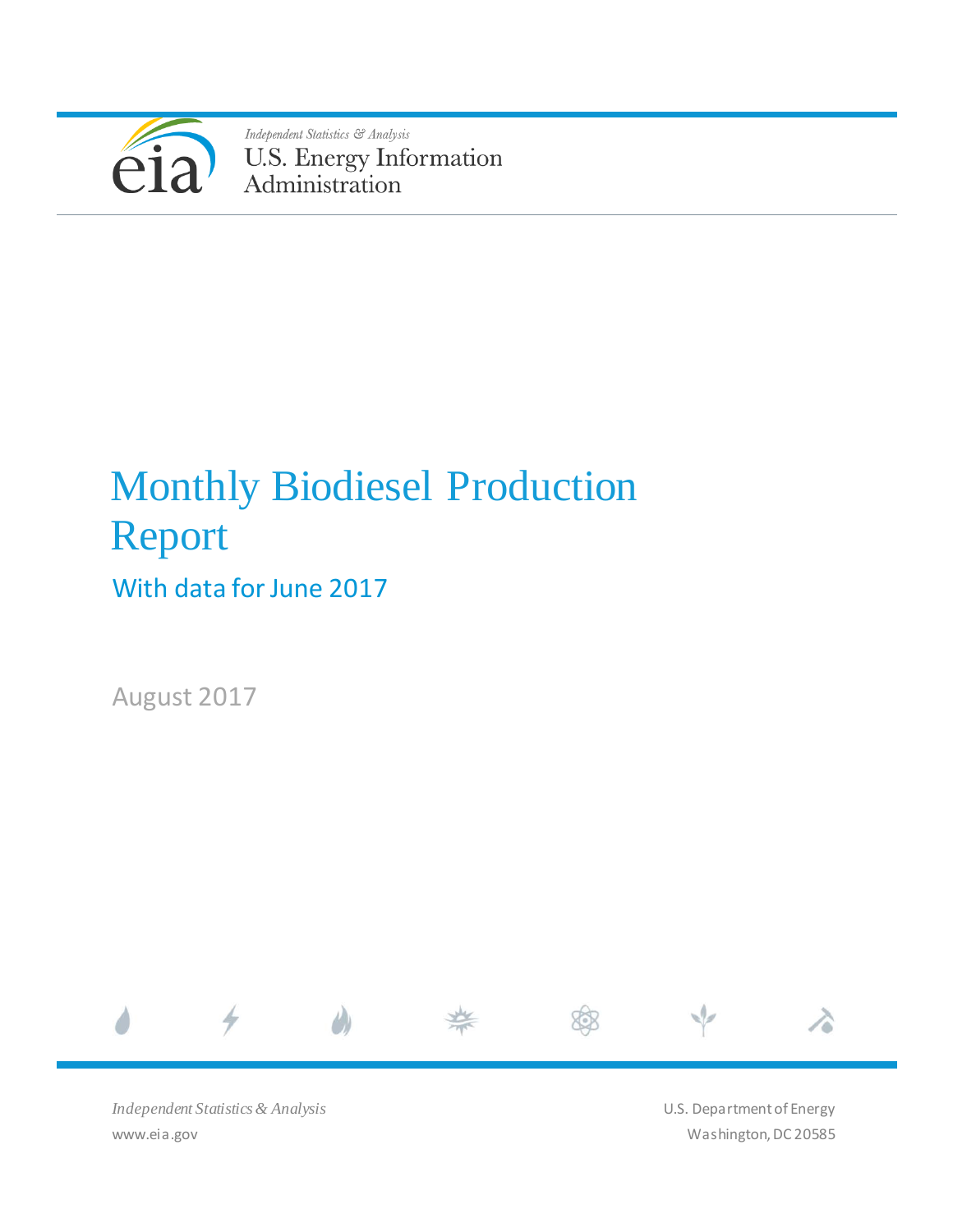This report was prepared by the U.S. Energy Information Administration (EIA), the statistical and analytical agency within the U.S. Department of Energy. By law, EIA's data, analyses, and forecasts are independent of approval by any other officer or employee of the United States Government. The views in this report therefore should not be construed as representing those of the Department of Energy or other Federal agencies.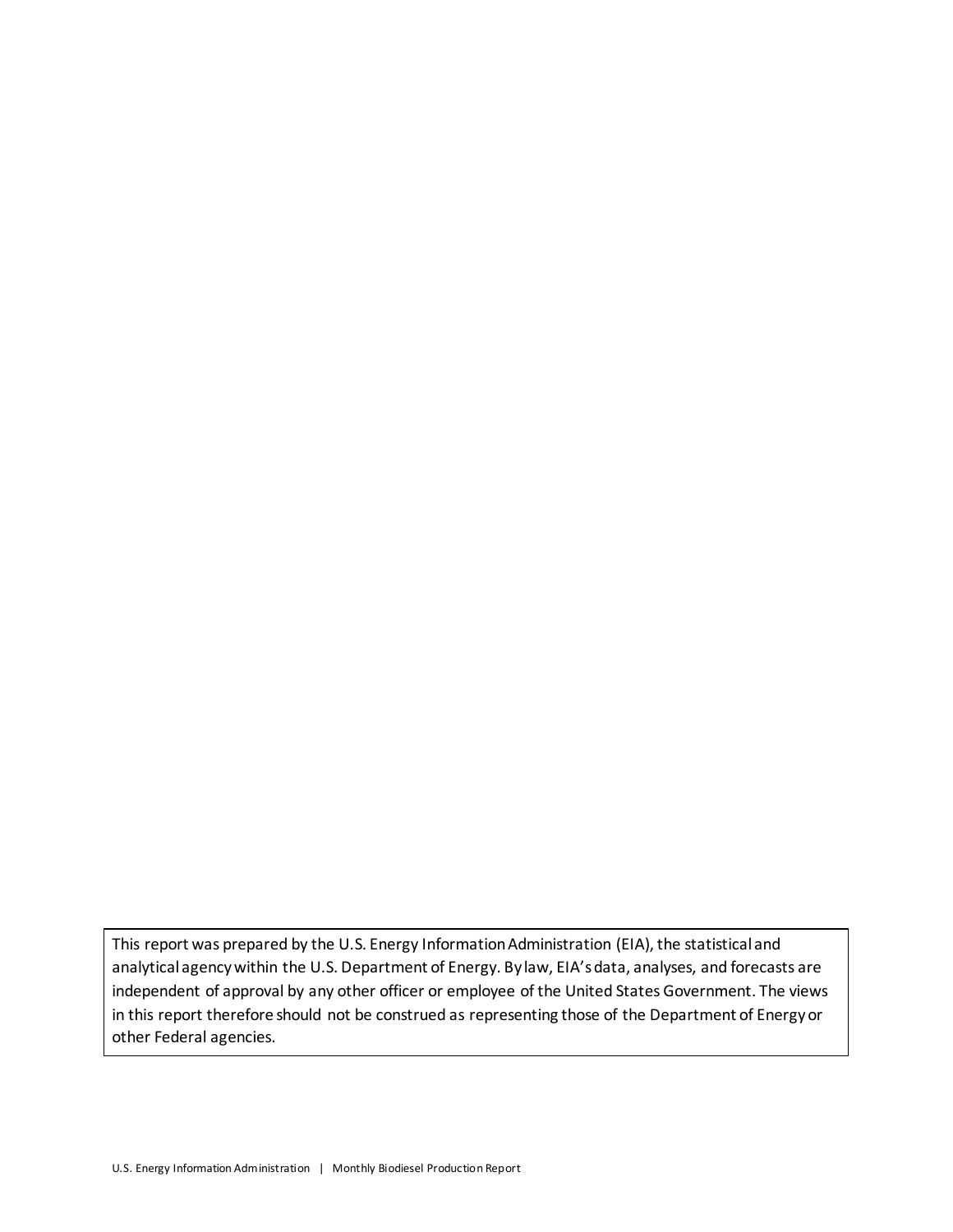# **Biodiesel Highlights and Background, Data for June2017**

### *Highlights*

**Production** – U.S. production of biodiesel was 140 million gallons in June 2017. Biodiesel production during June 2017 was 4 million gallons higher than production in May 2017. Biodiesel production from the Midwest region (Petroleum Administration for Defense District 2) accounted for 66 percent of the United States total. Production came from 97 biodiesel plants with capacity of 2.3 billion gallons per year.

**Sales** – Producer sales of biodiesel during June 2017 included 62 million gallons sold as B100 (100% biodiesel) and an additional 83 million gallons of B100 sold in biodiesel blends with diesel fuel derived from petroleum.

**Feedstocks** – There were a total of 1,069 million pounds of feedstocks used to produce biodiesel in June 2017. Soybean oil remained the largest biodiesel feedstock during June 2017 with 549 million pounds consumed.

## *Background*

The Monthly Biodiesel Production Report provides data on operations of the U.S. biodiesel industry as part of EIA's response to section 1508 of the Energy Policy Act of 2005 which directed EIA to publish information on renewable fuels including biodiesel. Data are provided for the U.S. and in selected cases by state and region.

The source of data is [Form EIA-22M Monthly Biodiesel Production Survey,](http://www.eia.gov/survey/#eia-22m) used to collect the following information from registered producers of biodiesel.

- plant location, operating status, and annual production capacity
- production of 100% biodiesel (B100)
- biodiesel coproduct production
- stocks
- feedstock, alcohol input, and catalysts used in biodiesel production
- sales of B100 and blended biodiesel from producing plants
- sales of biodiesel to end-users

Form EIA-22M provides data necessary to monitor growth of the biodiesel industry in order to allow Congress to assess whether objectives of Section 503 of the Energy Policy Act of 1992 and Section 1508 of the Energy Policy Act of 2005 are being achieved.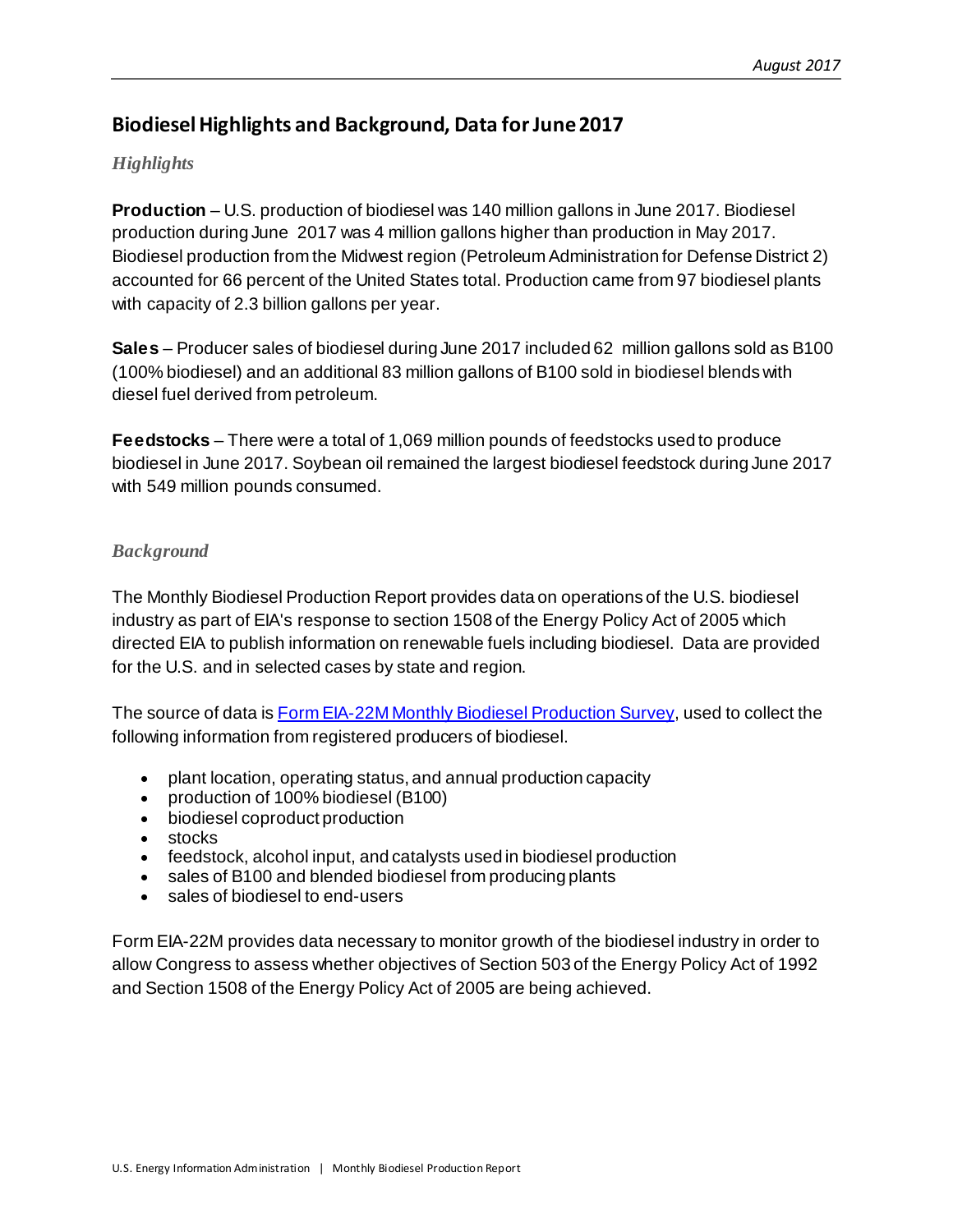#### **Table 1. U.S. Biodiesel production capacity and production**

million gallons

| Period       | <b>Annual Production Capacity</b> | <b>Monthly B100 Production</b> |
|--------------|-----------------------------------|--------------------------------|
| 2015         |                                   |                                |
| January      | 2,106                             | 73                             |
| February     | 2,160                             | 78                             |
| March        | 2,165                             | 98                             |
| April        | 2,209                             | 108                            |
| May          | 2,168                             | 117                            |
| June         | 2,156                             | 122                            |
| July         | 2,136                             | 122                            |
| August       | 2,134                             | 124                            |
| September    | 2,154                             | 107                            |
| October      | 2,166                             | 106                            |
| November     | 2,122                             | 106                            |
| December     | 2,034                             | 108                            |
| <b>Total</b> |                                   | 1,268                          |

| 2016      |       |       |
|-----------|-------|-------|
| January   | 2,237 | 105   |
| February  | 2,237 | 105   |
| March     | 2,266 | 121   |
| April     | 2,257 | 120   |
| May       | 2,275 | 135   |
| June      | 2,275 | 135   |
| July      | 2,275 | 140   |
| August    | 2,275 | 142   |
| September | 2,279 | 135   |
| October   | 2,312 | 144   |
| November  | 2,312 | 143   |
| December  | 2,314 | 144   |
| Total     | --    | 1,568 |

#### **2017**

| January              | 2,300 | 93  |
|----------------------|-------|-----|
| February             | 2,300 | 94  |
| March                | 2,346 | 116 |
| April                | 2,312 | 127 |
| May                  | 2,313 | 136 |
| June                 | 2,313 | 140 |
| <b>6 Month Total</b> | --    | 705 |
| 2016 6 Month Total   | --    | 720 |
| 2015 6 Month Total   |       | 595 |

-- = Not Applicable

R = Revised

Totals may not equal the sum of components due to independent rounding.

B100 is the industry designation for pure biodiesel; a biodiesel blend contains both pure biodiesel and petroleum diesel fuel.

Source: U.S. Energy Information Administration, Form EIA-22M "Monthly Biodiesel Production Survey"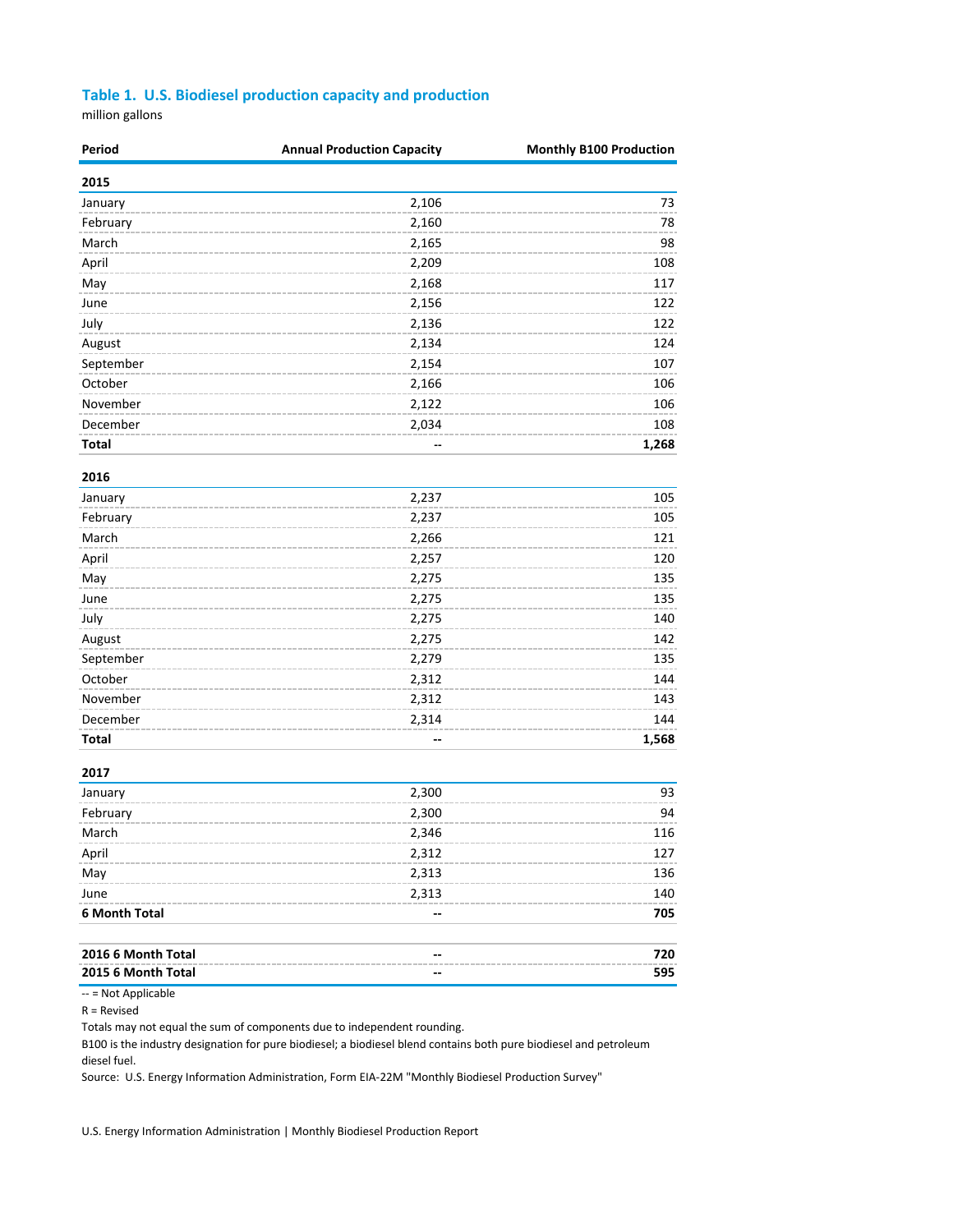#### **Table 2. U.S. Biodiesel production, sales, and stocks**

million gallons

|                      |                        |               | Sales of B100<br>included in | <b>Ending stocks</b> | B100 stock   |
|----------------------|------------------------|---------------|------------------------------|----------------------|--------------|
| Period               | <b>B100 production</b> | Sales of B100 | biodiesel blends             | of B100              | change       |
| 2015                 |                        |               |                              |                      |              |
| January              | 73                     | 39            | 22                           | 30                   | 15           |
| February             | 78                     | 51            | 19                           | 39                   | 9            |
| March                | 98                     | 63            | 29                           | 45                   | 6            |
| April                | 108                    | 70            | 37                           | 46                   | $\mathbf{1}$ |
| May                  | 117                    | 76            | 45                           | 42                   | (4)          |
| June                 | 122                    | 80            | 45                           | 38                   | (3)          |
| July                 | 122                    | 74            | 52                           | 47                   | 9            |
| August               | 124                    | 75            | 46                           | 42                   | (5)          |
| September            | 107                    | 71            | 42                           | 32                   | (10)         |
| October              | 106                    | 65            | 39                           | 35                   | 3            |
| November             | 106                    | 52            | 40                           | 48                   | 13           |
| December             | 108                    | 64            | 49                           | 44                   | (4)          |
| <b>Total</b>         | 1,268                  | 781           | 465                          |                      | 29           |
|                      |                        |               |                              |                      |              |
| 2016                 |                        |               |                              |                      |              |
| January              | 105                    | 46            | 45                           | 57                   | 13           |
| February             | 105                    | 44            | 56                           | 61                   | 5            |
| March                | 121                    | 62            | 64                           | 56                   | (5)          |
| April                | 120                    | 65            | 61                           | 49                   | (7)          |
| May                  | 135                    | 67            | 68                           | 50                   | $1\,$        |
| June                 | 135                    | 68            | 72                           | 45                   | (5)          |
| July                 | 140                    | 79            | 60                           | 46                   | $\mathbf 1$  |
| August               | 142                    | 84            | 66                           | 38                   | (8)          |
| September            | 135                    | 70            | 69                           | 35                   | (3)          |
| October              | 144                    | 74            | 67                           | 38                   | 3            |
| November             | 143                    | 74            | 63                           | 44                   | $\,6\,$      |
| December             | 144                    | 84            | 76                           | 29                   | (15)         |
| 12 Month Total       | 1,568                  | 818           | 767                          |                      | (16)         |
| 2017                 |                        |               |                              |                      |              |
| January              | 93                     | 35            | 37                           | 49                   | 20           |
| February             | 94                     | 37            | 46                           | 59                   | 10           |
| March                | 116                    | 51            | 61                           | 62                   | 4            |
| April                | 127                    | 51            | 71                           | 66                   | 4            |
| May                  | 136                    | 66            | 82                           | 55                   | (11)         |
| June                 | 140                    | 62            | 83                           | 50                   | (5)          |
| 6 Month Total        | 705                    | 303           | 381                          |                      | 21           |
|                      |                        |               |                              |                      |              |
| 2016 6 Month Total   | 720                    | 353           | 366                          |                      | 1            |
| 2015 6 Month Total   | 595                    | 379           | 197                          |                      | 23           |
| $-$ = Not applicable |                        |               |                              |                      |              |

app

R = Revised

(s) = Value is less than 0.5 of the table metric, but value is included in any associated total.

Totals may not equal the sum of components due to independent rounding.

B100 is the industry designation for pure biodiesel; a biodiesel blend contains both pure biodiesel and petroleum diesel fuel.

Source: U.S. Energy Information Administration, Form EIA-22M "Monthly Biodiesel Production Survey"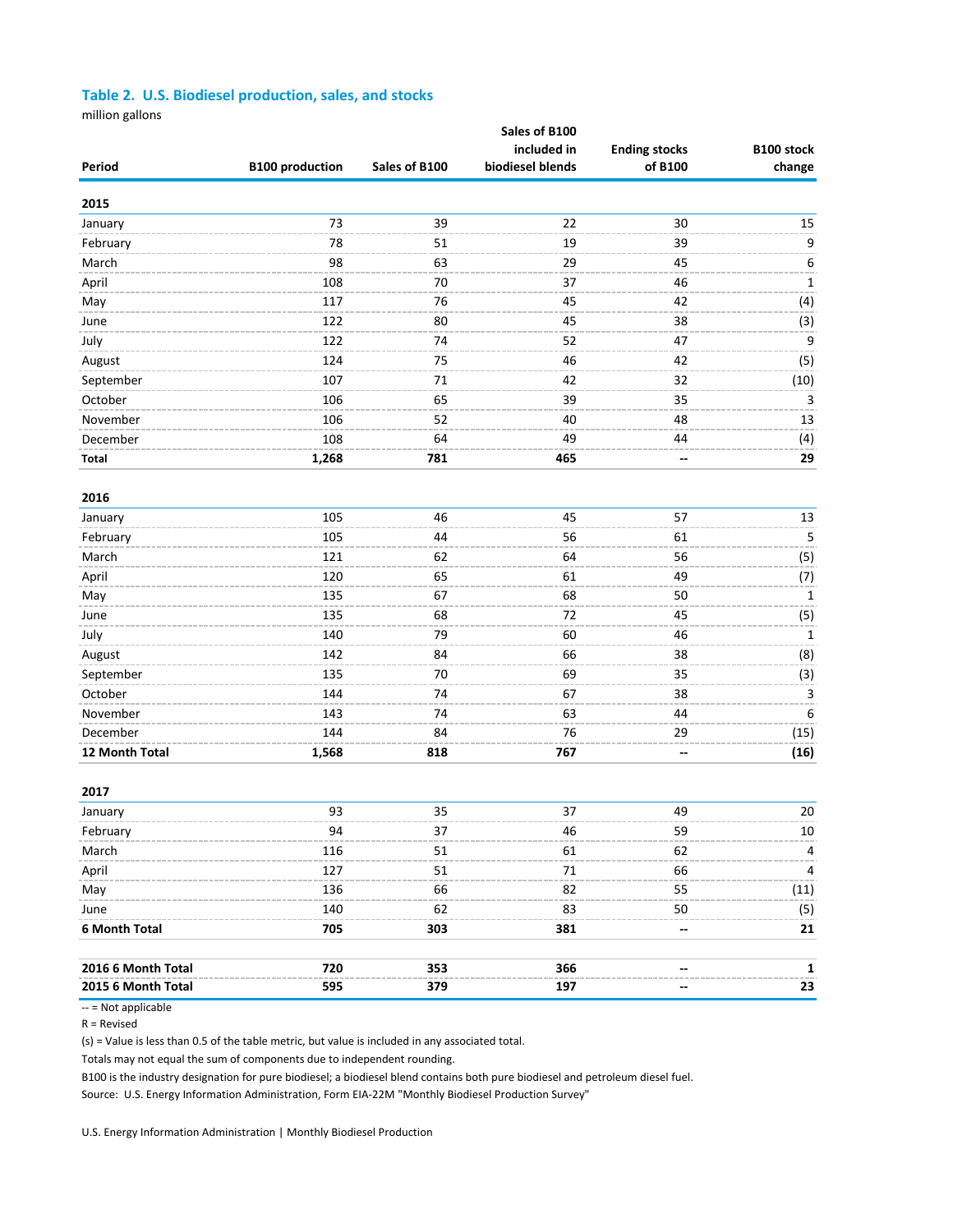#### **Table 3. U.S. Inputs to biodiesel production**

million pounds

|                                          | <b>Feedstock inputs</b>              |            |                       |               |                |        |                |               |  |
|------------------------------------------|--------------------------------------|------------|-----------------------|---------------|----------------|--------|----------------|---------------|--|
|                                          | Vegetable oils<br><b>Animal fats</b> |            |                       |               |                |        |                |               |  |
| Period                                   | Canola oil                           | Corn oil   | <b>Cottonseed oil</b> | Palm oil      | Soybean oil    | Other  | <b>Poultry</b> | <b>Tallow</b> |  |
| 2015                                     |                                      |            |                       |               |                |        |                |               |  |
| January                                  | 65                                   | 54         | W                     | W             | 306            | W      | 9              | 19            |  |
| February                                 | 30                                   | 68         | W                     | W             | 312            | W      | 9              | 9             |  |
| March                                    | 80                                   | 72         | W                     | W             | 381            | W      | 8              | 34            |  |
| April                                    | 94                                   | 94         | W                     | W             | 385            | W      | 16             | 31            |  |
| May                                      | 55                                   | 87         | W                     | W             | 443            | W      | 23             | 49            |  |
| June                                     | 56                                   | 78         | W                     | W             | 474            | W      | 20             | 57            |  |
| July                                     | 76                                   | 110        | W                     | W             | 447            | W      | 18             | 48            |  |
| August                                   | 73                                   | 111        | W                     | W             | 464            | W      | 21             | 44            |  |
| September                                | 68                                   | 92         | W                     | W             | 390            | W      | 23             | 40            |  |
| October                                  | 60                                   | 102        | W                     | W             | 408            | W      | 17             | 42            |  |
| November                                 | 40                                   | 89         | W                     | W             | 464            | W      | 17             | 24            |  |
| December                                 | 48                                   | 100        | W                     | W             | 436            | W      | 15             | 33            |  |
| Total                                    | 745                                  | 1,057      |                       | 1             | 4,908          | W      | 197            | 429           |  |
|                                          |                                      |            |                       |               |                |        |                |               |  |
| 2016                                     |                                      |            |                       |               |                |        |                |               |  |
| January                                  | 61                                   | 94         | $\overline{a}$        | (s)           | 392            | 3      | 11             | 23            |  |
| February                                 | 47                                   | 88         |                       |               | 395            | W      | 11             | 19            |  |
| March                                    | 68                                   | 93         |                       |               | 464            | 1      | 15             | 15            |  |
| April                                    | 92                                   | 87         |                       |               | 415            | W      | 19             | 38            |  |
| May                                      | 122                                  | 94         |                       |               | 544            | W      | 20             | 24            |  |
| June                                     | 129                                  | 103        |                       |               | 520            | W      | 17             | 36            |  |
| July                                     | 115                                  | 127        |                       |               | 536            | W      | 21             | 36            |  |
| August                                   | 109                                  | 123        |                       |               | 561            | W      | 27             | 32            |  |
| September                                | 117                                  | 106        | (s)                   |               | 537            | W      | 21             | 29            |  |
| October                                  | 117                                  | 120        |                       |               | 526            | W      | 20             | 31            |  |
| November                                 | 98                                   | 136        |                       |               | 596            | W      | 20             | 25            |  |
| December                                 | 55                                   | 135        |                       |               | 610            | (s)    | 17             | 23            |  |
| <b>Total</b>                             | 1,130                                | 1,306      | (s)                   | (s)           | 6,096          | W      | 220            | 332           |  |
| 2017                                     |                                      |            |                       |               |                |        |                |               |  |
| January                                  | 38                                   | 112        |                       | ÷.            | 390            | (s)    | $\overline{7}$ | W             |  |
| February                                 | 69                                   | 112        |                       |               | 369            | (s)    | $10\,$         | 15            |  |
| March                                    | 130                                  | 122        |                       |               | 369            | (s)    | 13             | W             |  |
|                                          |                                      |            |                       |               |                |        |                |               |  |
| April                                    | 120                                  | 129        |                       |               | 427            | W      | 13             | 45            |  |
| May                                      | 131                                  | 124        |                       |               | 546            | (s)    | 13             | 41            |  |
| June                                     | 153                                  | 113        |                       |               | 549            | (s)    | 15             | 34            |  |
| 6 Month Total                            | 640                                  | 711        |                       |               | 2,650          | W      | 71             | W             |  |
| 2016 6 Month Total<br>2015 6 Month Total | 519<br>380                           | 560<br>453 | W                     | $\frac{1}{N}$ | 2,730<br>2,301 | W<br>W | 94<br>85       | 155<br>198    |  |
| - = No data reported                     |                                      |            |                       |               |                |        |                |               |  |

R = Revised

W = Withheld to avoid disclosure of individual company data.

(s) = Value is less than 0.5 of the table metric, but value is included in any associated total.

Totals may not equal the sum of components due to independent rounding.

Source: U.S. Energy Information Administration, Form EIA-22M "Monthly Biodiesel Production Survey"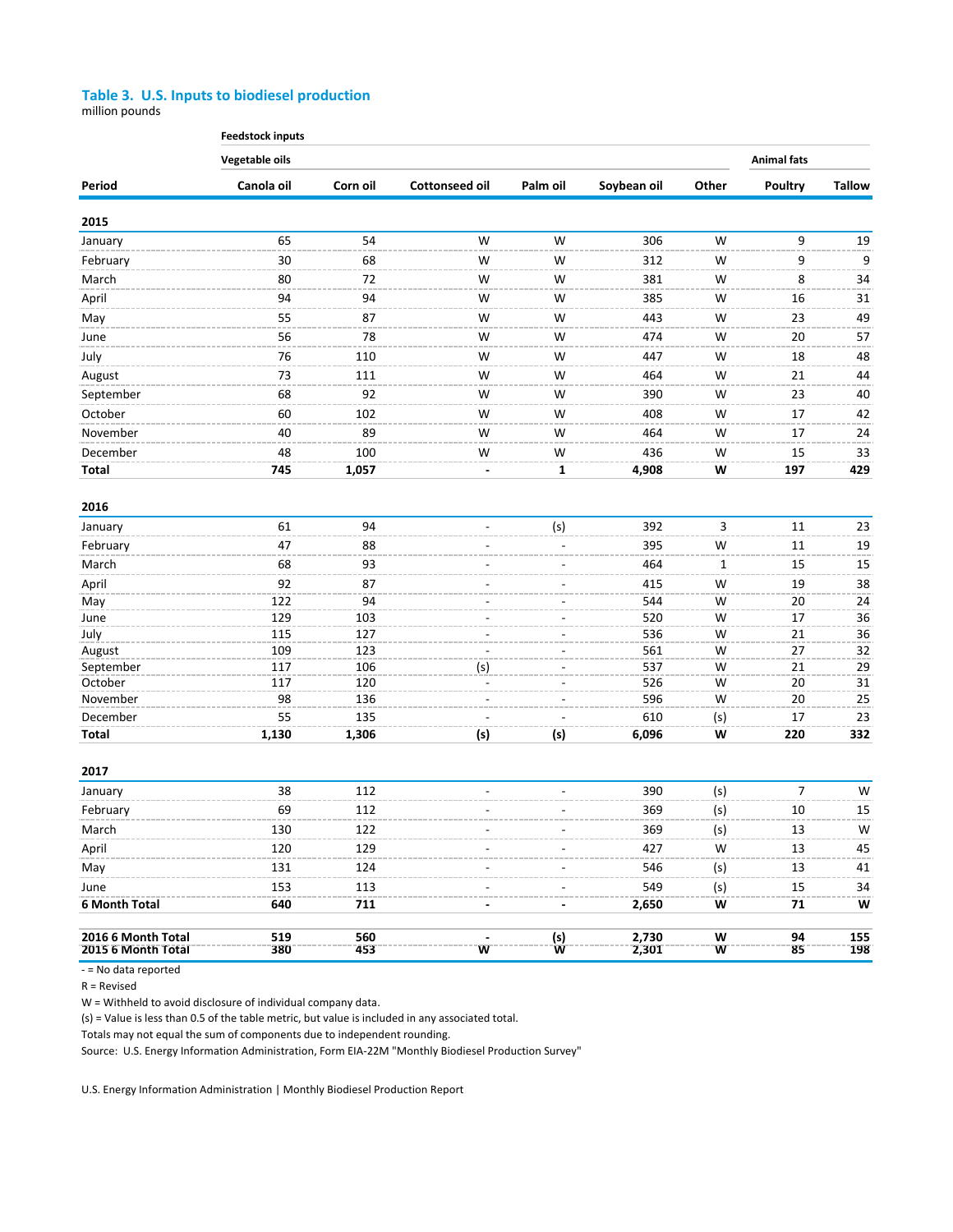#### **Table 3a. U.S. Inputs to biodiesel production (continuation of table 3)**

million pounds

|                                          | <b>Feedstock inputs</b> |                |                       | Other inputs |                          |                         |            |                 |
|------------------------------------------|-------------------------|----------------|-----------------------|--------------|--------------------------|-------------------------|------------|-----------------|
|                                          | <b>Animal fats</b>      |                | <b>Recycled feeds</b> |              |                          |                         |            |                 |
| Period                                   | White grease            | Other          | <b>Yellow grease</b>  | Other        | Algae                    | Other                   | Alcohol    | Catalysts       |
| 2015                                     |                         |                |                       |              |                          |                         |            |                 |
| January                                  | 29                      | $\pmb{0}$      | 53                    | W            | ÷,                       | $\overline{\mathbf{4}}$ | 54         | 10              |
| February                                 | 33                      | $\mathbf{1}$   | 78                    | W            | $\overline{a}$           | 6                       | 63         | 11              |
| March                                    | 43                      | 4              | 93                    | W            | $\overline{\phantom{a}}$ | 10                      | 74         | 14              |
| April                                    | 57                      | 3              | 105                   | W            | ÷,                       | 12                      | 81         | 14              |
| May                                      | 60                      | 9              | 120                   | W            |                          | 9                       | 92         | 15              |
| June                                     | 56                      | 18             | 131                   | W            | $\overline{a}$           | 8                       | 94         | 16              |
| July                                     | 49                      | 3              | 131                   | W            | ÷,                       | 14                      | 95         | 15              |
| August                                   | 54                      | 6              | 120                   | W            | $\overline{a}$           | 10                      | 93         | 16              |
| September                                | 54                      | $\overline{2}$ | 108                   | W            | $\overline{a}$           | 6                       | 79         | 14              |
| October                                  | 52                      | $\overline{2}$ | 108                   | W            | $\overline{a}$           | 2                       | 87         | 15              |
| November                                 | 45                      | 4              | 103                   | W            | $\overline{a}$           | 6                       | 84         | 15              |
| December                                 | 58                      | 3              | 106                   | W            | $\bar{\phantom{a}}$      | 3                       | 84         | 16              |
| <b>Total</b>                             | 589                     | 56             | 1,254                 | 122          | 0                        | 91                      | 982        | 170             |
| 2016                                     |                         |                |                       |              |                          |                         |            |                 |
| January                                  | 57                      | $1\,$          | 93                    | W            | $\overline{\phantom{a}}$ | W                       | 80         | 14              |
| February                                 | 53                      | 7              | 109                   | W            | $\overline{\phantom{a}}$ | 6                       | 85         | 14              |
| March                                    | 44                      | 14             | 110                   | W            | $\overline{a}$           | W                       | 95         | 15              |
| April                                    | 53                      | 12             | 118                   | W            | (s)                      | W                       | 87         | 14              |
| May                                      | 47                      | 15             | 106                   | W            | (s)                      | 6                       | 101        | 17              |
| June                                     | 42                      | 5              | 113                   | W            | $\overline{\phantom{a}}$ | 6                       | 101        | $17\,$          |
| July                                     | 38                      | 6              | 130                   | W            | $\overline{a}$           | W                       | 106        | 17              |
| August                                   | 38                      | 4              | 127                   | W            | $\overline{a}$           | 8                       | 108        | 18              |
| September                                | 36                      | W              | 117                   | W            | $\overline{\phantom{a}}$ | W                       | 113        | 19              |
| October                                  | 47                      | W              | 137                   | W            | $\overline{a}$           | 6                       | 123        | $\overline{21}$ |
| November                                 | 49                      | 5              | 118                   | W            | ÷,                       | W                       | 109        | 22              |
| December                                 | 74                      | W              | 112                   | W            | $\overline{a}$           | W                       | 171        | 23              |
| <b>Total</b>                             | 578                     | W              | 1,389                 | W            | (s)                      | W                       | 1279       | 213             |
| 2017                                     |                         |                |                       |              |                          |                         |            |                 |
| January                                  | 47                      | $\mathbf{1}$   | 84                    | W            | (s)                      | $\overline{2}$          | 78         | 17              |
| February                                 | 55                      | 4              | 82                    | 11           | (s)                      | W                       | 75         | 17              |
| March                                    | 67                      | 4              | 116                   | W            | $\overline{\phantom{a}}$ | W                       | 92         | 20              |
| April                                    | 59                      | 3              | 133                   | 10           | $\overline{a}$           | W                       | 96         | 21              |
| May                                      | 49                      | 5              | 131                   | W            |                          | W                       | 103        | 21              |
| June                                     | 44                      | 8              | 142                   | W            | $\overline{\phantom{a}}$ | W                       | 106        | 21              |
| 6 Month Total                            | 321                     | 26             | 688                   | W            | (s)                      | W                       | 550        | 116             |
| 2016 6 Month Total<br>2015 6 Month Total | 296<br>278              | 54<br>35       | 648<br>580            | W<br>W       |                          | W<br>49                 | 549<br>458 | 91<br>79        |
| - = No data reported                     |                         |                |                       |              |                          |                         |            |                 |

R = Revised

W = Withheld to avoid disclosure of individual company data.

(s) = Value is less than 0.5 of the table metric, but value is included in any associated total.

Totals may not equal the sum of components due to independent rounding.

Source: U.S. Energy Information Administration, Form EIA-22M "Monthly Biodiesel Production Survey"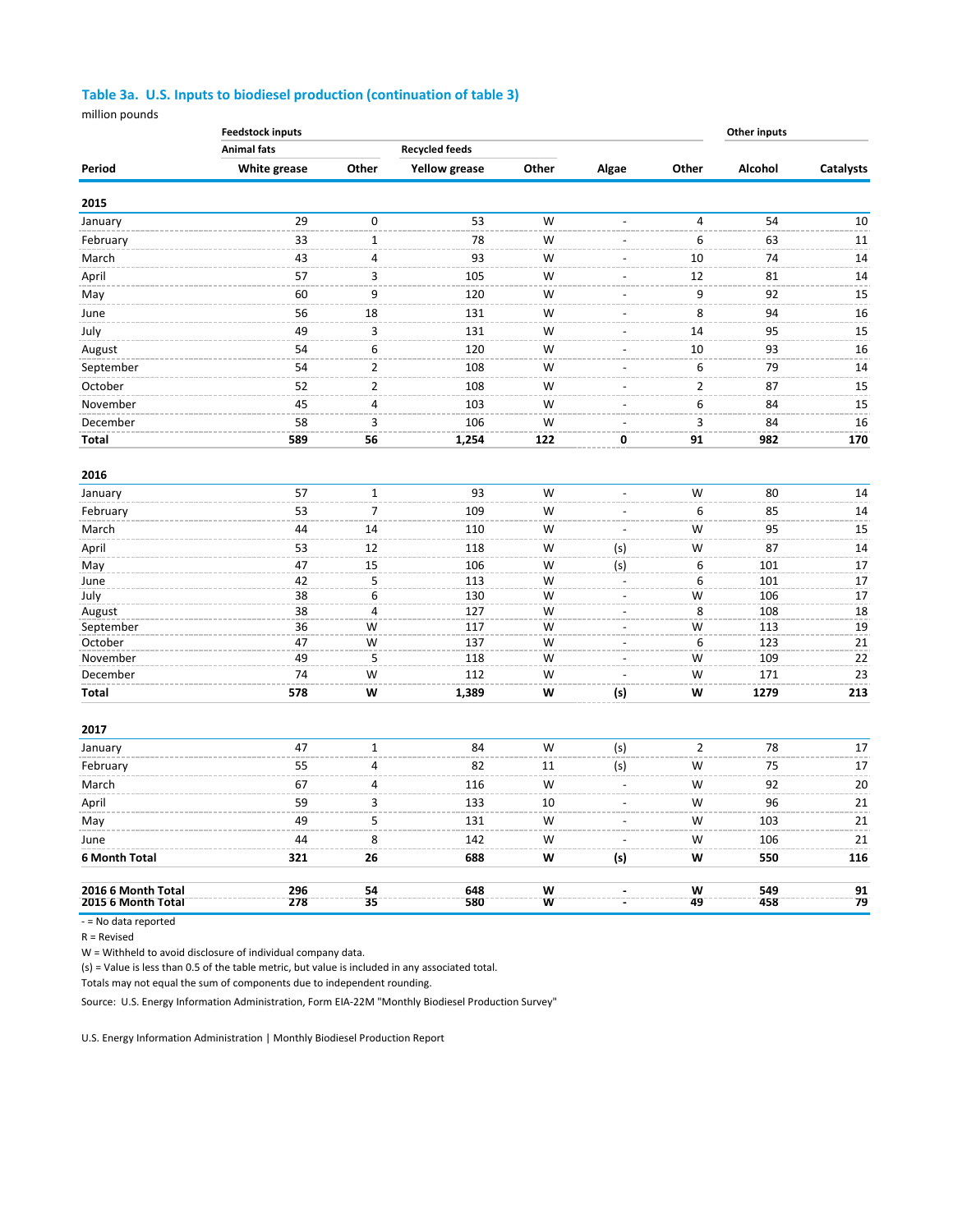| <b>State</b>         | <b>Number of producers</b> | Annual production capacity<br>(million gallons per year) |
|----------------------|----------------------------|----------------------------------------------------------|
| Alabama              | $\overline{2}$             | 29                                                       |
| Alaska               | $\mathbf{1}$               | 0                                                        |
| Arizona              | $\mathbf{1}$               | 2                                                        |
| Arkansas             | 2                          | 75                                                       |
| California           | 7                          | 76                                                       |
| Colorado             | ×.                         |                                                          |
| Connecticut          | 1                          | 15                                                       |
| Delaware             |                            |                                                          |
| District of Columbia |                            |                                                          |
| Florida              | 3                          | 15                                                       |
| Georgia              | 4                          | 20                                                       |
| Hawaii               | 1                          | 6                                                        |
| Idaho                | ÷                          |                                                          |
| Illinois             | 5                          | 166                                                      |
| Indiana              | $\overline{2}$             | 104                                                      |
| lowa                 | 11                         | 370                                                      |
| Kansas               | 2                          | 51                                                       |
| Kentucky             | $\mathbf{1}$               | 49                                                       |
| Louisiana            | ٠                          |                                                          |
| Maine                | 1                          | 1                                                        |
| Maryland             |                            | ä,                                                       |
| Massachusetts        | 1                          | 1                                                        |
| Michigan             | 2                          | 10                                                       |
| Minnesota            | 3                          | 69                                                       |
| Mississippi          | 3                          | 94                                                       |
| Missouri             | 9                          | 187                                                      |
| Montana              | ٠                          |                                                          |
| Nebraska             | $\mathbf{1}$               | 3                                                        |
| Nevada               | ×.                         | ä,                                                       |
| New Hampshire        | 1                          | 4                                                        |
| New Jersey           | ä,                         | ÷,                                                       |
| New Mexico           | 1                          | $\mathbf 1$                                              |
| New York             |                            |                                                          |
| North Carolina       | 3                          | 8                                                        |
| North Dakota         | $\mathbf{1}$               | 85                                                       |
| Ohio                 | $\mathbf{1}$               | 71                                                       |
| Oklahoma             | $\mathbf{1}$               | 38                                                       |
| Oregon               | 1                          | 17                                                       |
| Pennsylvania         | 2                          | 90                                                       |
| Rhode Island         | $\mathbf 1$                |                                                          |
| South Carolina       | $\mathbf{1}$               | $\overline{1}$<br>5                                      |
| South Dakota         |                            |                                                          |
| Tennessee            |                            | 45                                                       |
|                      | 3                          |                                                          |
| Texas<br>Utah        | 9                          | 426                                                      |
|                      | $\mathbf{1}$<br>$\sim$     | 40                                                       |
| Vermont              |                            |                                                          |
| Virginia             | 4                          | 9                                                        |
| Washington           | 2                          | 105                                                      |
| West Virginia        | ٠                          |                                                          |
| Wisconsin            | 2                          | 26                                                       |
| Wyoming              |                            |                                                          |
| U.S. Total           | 97                         | 2,313                                                    |

#### **Table 4. Biodiesel producers and production capacity by state, June 2017**

- = No data reported.

Totals may not equal the sum of components due to independent rounding.

Number of producers is a count of plants with operable capacity during the report month.

Source: U.S. Energy Information Administration, Form EIA-22M "Monthly Biodiesel Production Survey"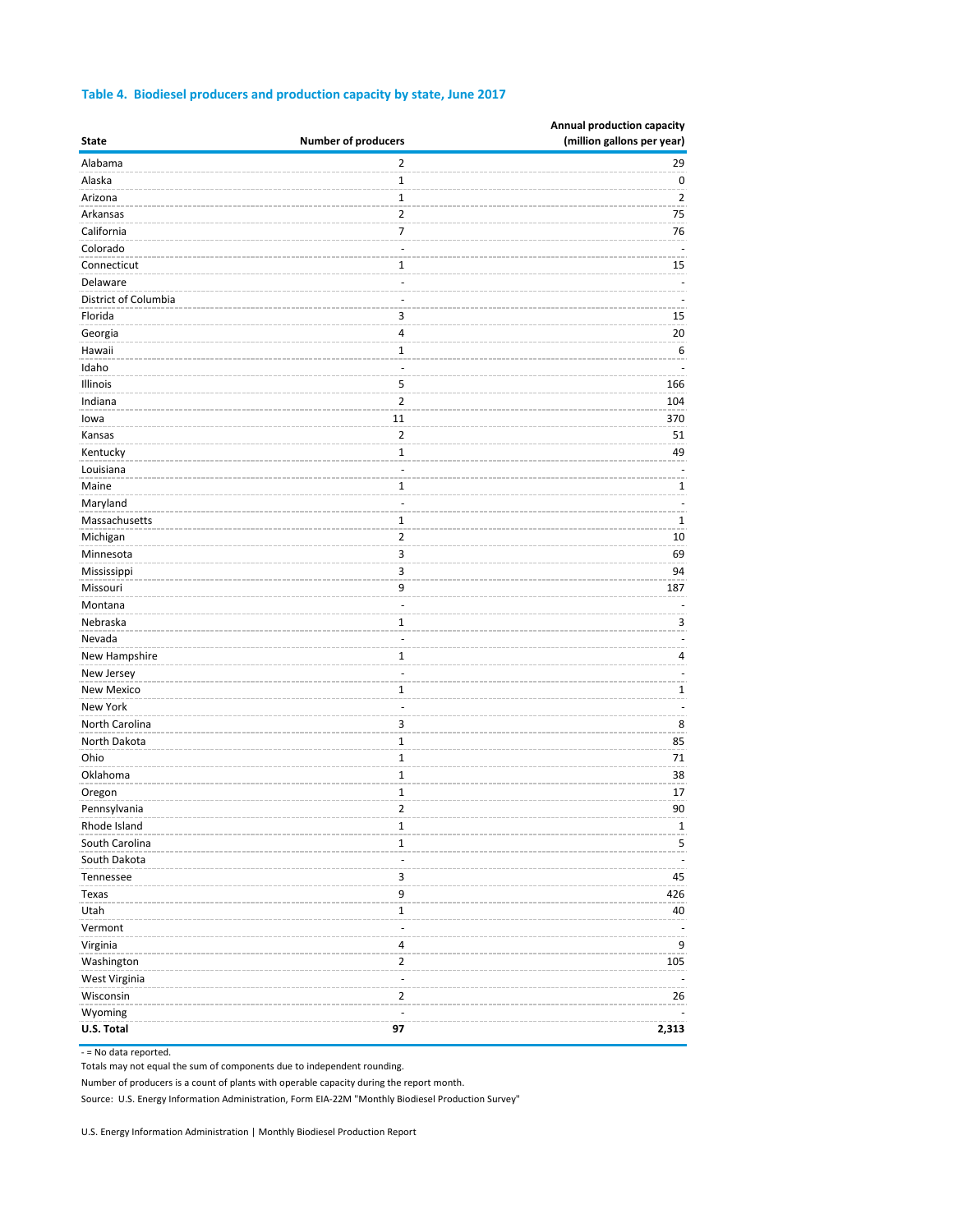#### **Table 5. Biodiesel (B100) production by Petroleum Administration for Defense District (PADD)** million gallons

|                    | <b>PADD</b>       |                |                   |          |                   |             |
|--------------------|-------------------|----------------|-------------------|----------|-------------------|-------------|
|                    |                   |                |                   | Rocky    |                   |             |
|                    | <b>East Coast</b> | <b>Midwest</b> | <b>Gulf Coast</b> | Mountain | <b>West Coast</b> |             |
| Period             | (PADD 1)          | (PADD 2)       | (PADD 3)          | (PADD 4) | (PADD 5)          | <b>U.S.</b> |
| 2015               |                   |                |                   |          |                   |             |
| January            | 3                 | 54             | 9                 | (s)      | 7                 | 73          |
| February           | 3                 | 56             | 12                | (s)      | 6                 | 78          |
| March              | 5                 | 68             | 16                | (s)      | 8                 | 98          |
| April              | 6                 | 75             | 18                | (s)      | 9                 | 108         |
| May                | 6                 | 81             | 19                | (s)      | 9                 | 117         |
| June               | 6                 | 84             | 21                | (s)      | 10                | 122         |
| July               | 7                 | 87             | 17                | (s)      | 11                | 122         |
| August             | 6                 | 86             | 21                | (s)      | 10                | 124         |
| September          | 6                 | 74             | 17                | (s)      | 9                 | 107         |
| October            | 5                 | 73             | 19                | (s)      | 9                 | 106         |
| November           | 5                 | 75             | 20                | (s)      | 6                 | 106         |
| December           | 6                 | 78             | 20                | (s)      | 4                 | 108         |
| <b>Total</b>       | 64                | 891            | 212               | (s)      | 98                | 1,268       |
|                    |                   |                |                   |          |                   |             |
| 2016<br>January    | 6                 | 74             | 16                | (s)      | 8                 | 105         |
| February           | 7                 | 72             | 22                | (s)      | 5                 | 105         |
| March              | 8                 | 83             | 22                | (s)      | 8                 | 121         |
| April              | 7                 | 83             | 21                | (s)      | 9                 | 120         |
| May                | 8                 | 91             | 26                | (s)      | 11                | 135         |
| June               | 8                 | 92             | 24                | (s)      | 11                | 135         |
| July               | 8                 | 96             | 25                | (s)      | 11                | 140         |
| August             | 7                 | 97             | 26                | (s)      | 12                | 142         |
| September          | 7                 | 89             | 27                | (s)      | 12                | 135         |
| October            | 8                 | 97             | 28                | (s)      | 12                | 144         |
| November           | 7                 | 96             | 27                | (s)      | 13                | 143         |
| December           | 8                 | 91             | 31                | (s)      | 13                | 144         |
| Total              | 89                | 1,061          | 295               | (s)      | 125               | 1,568       |
|                    |                   |                |                   |          |                   |             |
| 2017               |                   |                |                   |          |                   |             |
| January            | 4                 | 65             | 17                | (s)      | 6                 | 93          |
| February           | 4                 | 66             | 15                | (s)      | 8                 | 94          |
| March              | 6                 | 77             | 23                | (s)      | 10                | 116         |
| April              | 6                 | 85             | 25                | (s)      | 10                | 127         |
| May                | 8                 | 94             | 25                | (s)      | 9                 | 136         |
| June               | 8                 | 92             | 27                | (s)      | 13                | 140         |
| 6 Month Total      | 36                | 479            | 132               | (s)      | 56                | 705         |
|                    |                   |                |                   |          |                   |             |
| 2016 6 Month Total | 44                | 495            | 131               | (s)      | 52                | 720         |
| 2015 6 Month Total | 29                | 418            | 96                | (s)      | 49                | 595         |

- = No data reported

R = Revised

(s) = Value is less than 0.5 of the table metric, but value is included in any associated total.

Totals may not equal the sum of components due to independent rounding.

B100 is the industry designation for pure biodiesel; a biodiesel blend contains both pure biodiesel and petroleum diesel fuel.

See Appendix A for a map of states included in each PADD.

Source: U.S. Energy Information Administration, Form EIA-22M "Monthly Biodiesel Production Survey"

U.S. Energy Information Administration | Monthly Biodiesel